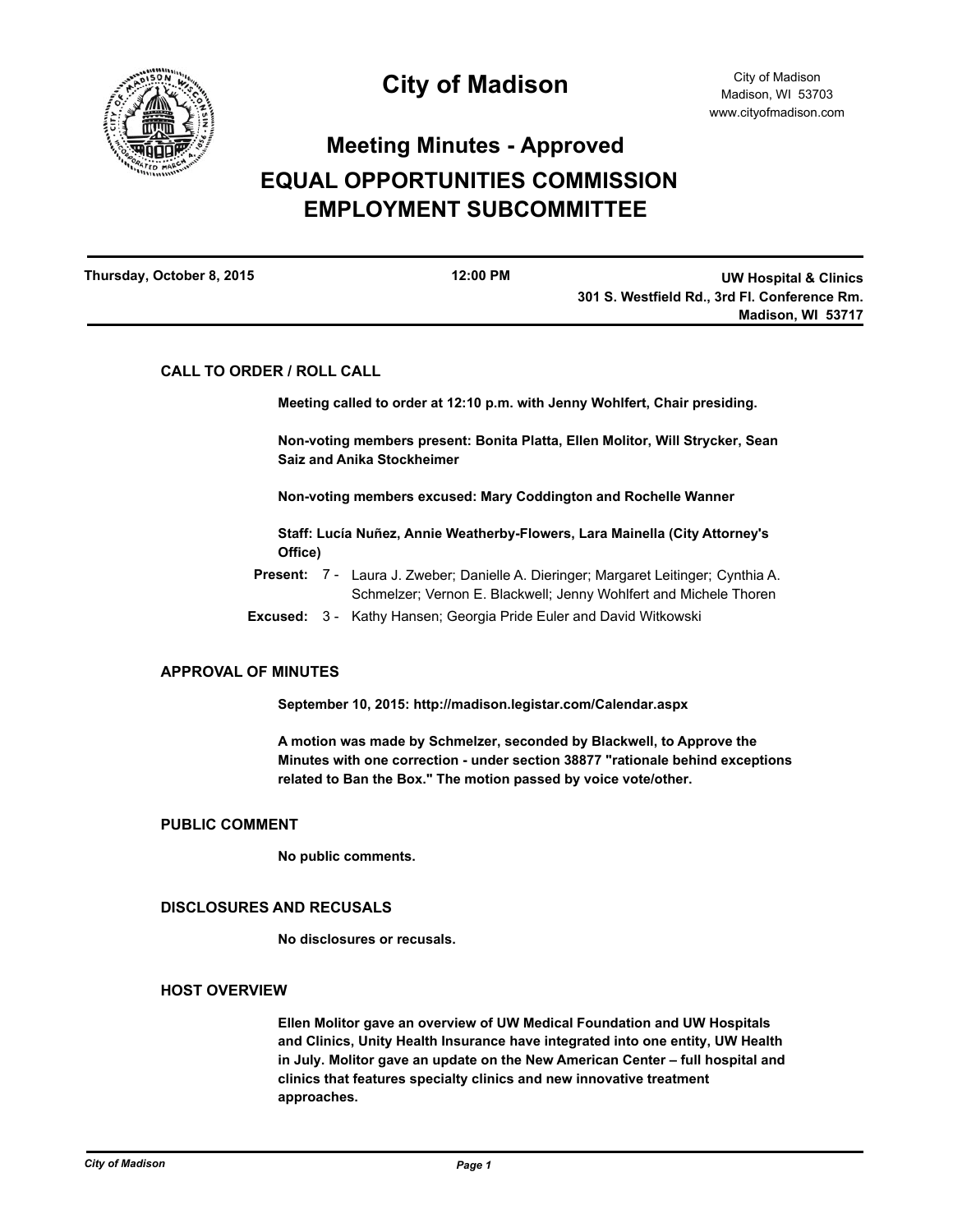## **REPORTS**

#### 1. Chair Report

**Wohlfert's report centered around instructing members to arrive before noon, so that the meeting can start and end on time, indicating that the Subcommittee has lots of tasks to complete, such as the 2015/16 goals.**

2. Equal Opportunities Commission Report

**Sean Saiz, Commission reported that the Commission did not meet due to lack of quorum.**

#### 3. DCR Staff Report

**Nunez reported that there were no increases in DCR's budget for the AASPIRE and Interpreting/Language Services. Mayor has proposed some amendments to Capital Budget and the Operating Budget will go before BOE in October and then the Council in October/November.**

#### **DISCUSSION / ACTION ITEMS**

**4. [38877](http://madison.legistar.com/gateway.aspx?m=l&id=/matter.aspx?key=41511)** Creating Section 39.08 and Section 33.07(7)(k)14. of the Madison General Ordinances to create a policy requiring certain city contractors to "Ban the Box" by eliminating questions about criminal and arrest record in their hiring practices, when contracting with the City, creating Sec. 33.07(7)(k)14. to make Ban the Box a prequalification requirement, and amending Sec. 39.07(3)(c)10. to exempt credit rating agencies from the Equal Benefits ordinance.

> **The Subcommittee discussed the expansion Section 39.08 and Section 33.07(7) (k)14, of the Madison General Ordinances to create a policy requiring certain city contractors to "Ban the Box" by eliminating questions about criminal and arrest record in their hiring practices, when contracting with the City, creating Sec. 33.07(7)(k)14; to make Ban the Box a prequalification requirement, and amending Sec. 39.07(3)(c)10; to exempt credit rating agencies from the Equal Benefits Ordinance.**

> **Lara Mainella from the City Attorney Office was in attendance to provide the Subcommittee with the following information pertaining to the Ordinance such as the rationale, exemptions, and substantial relationships. Mainella provided information regarding the scope and intent of the Ordinance, how it will be implemented, monitored and enforced.**

**Mainella also explained discussed geographical jurisdiction issues, exceptions, emergency provision, and its vulnerable populations' component. Mainella replied to questions and input from the Subcommittee, such as, the potential for impacting a number of protected classes, its contrast to existing city ordinance from a legal standpoint/standard, and ethical review of Section 12, safeguard for positions not covered and instituting best practices.**

**Wohlfert called for the Subcommittee's recommendation regarding the**